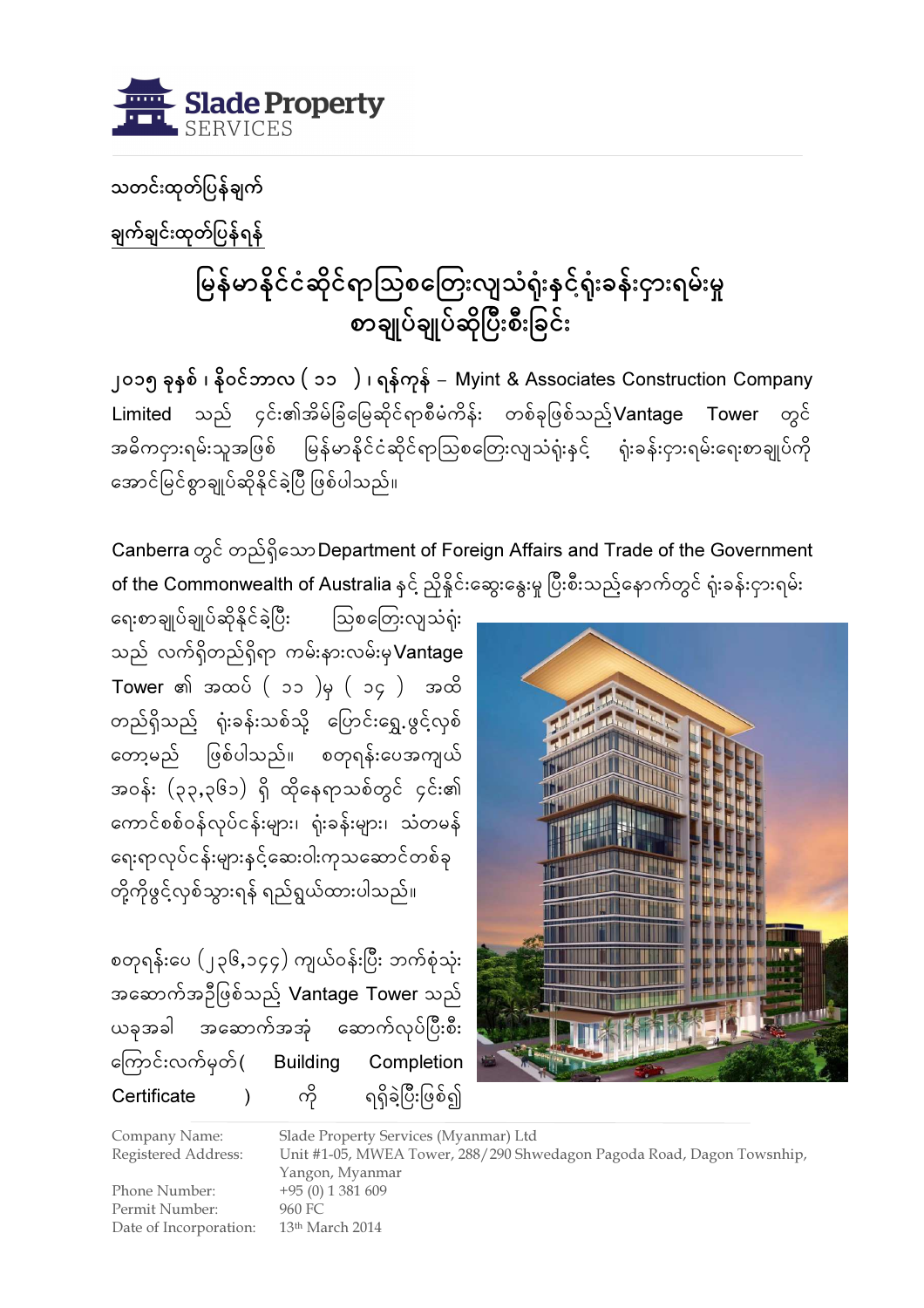ရုံးခန်းငှားရမ်းဖွင့်လှစ်လိုသူများအတွက် အဆင်သင့်ဖြစ်နေပြီဖြစ်ပါသည်။ အင်းယားလမ်းနှင့် ပြည်လမ်းဆုံတွင် တည်ရှိ၍ ရန်ကုန်မြို့၏ အလုပဆုံးမြင်ကွင်းတစ်ခုဖြစ်သည် အင်းယားကန်၏ အနောက်ဘက်အစိတ်အပိုင်းကို လှမ်းမှော်တွေ့.မြင်ရသည့် VantageTower သည် မကြာသေး ခင်က ပထမဆုံးအကြိမ်ကျင်းပသည် ၂၀၁၅ ခုနှစ် မြန်မာ့အိမ်ခြံမြေဆုချီးမြှင်ပွဲ (2015 Myanmar Property Awards) ogé Best Office Development son Best Office Architectural Design ဆုနှင့် Best Commercial Development (Myanmar ) ဆုများကိုဆွတ်ခူးခဲ့ပါသည်။

Vantage Tower ၏ တရားဝင်အိမ်ခြံမြေကိုယ်စားလှယ်ဖြစ်သောSlade Property Services ၏Managing Director ဖြစ်သော Mr. Hugo Sladeက

ိကျွန်တော်တို့အနေနဲ့ မြန်မာနိုင်ငံဆိုင်ရာဩစတြေးလျသံရုံးနဲ့အခုငှားရမ်းမူစာချုပ်ကို အောင် အောင်မြင်မြင်ချုပ်ဆိုနိုင်ခဲ့တဲ့အတွက် အလွန်ဝမ်းမြောက်ဂုဏ်ယူမိပါတယ်။**Vantage Tower** ကို ဩစတြေးလျသံရုံးက ရွေးချယ်ရခြင်းအကြောင်းရင်းတွေကတော့အချက်အချာကျတဲ့နေရာမှာ တည် ရှိခြင်း၊ အဆင့်မြင့်အဆောက်အအုံတစ်ခု၏ အရည်အချင်းများရှိခြင်း၊ အမေရိကန်အခြေ စိုက်Uptime Institute ရဲ့ Tier III အသိအမှတ်ပြု ကျွန်တော်တို့ရဲ့ M&A Data Centre မှာ ရရှိနိုင်တဲ့တစ်ရာရာခိုင်နူန်းပြည့်အရံလျှပ်စစ်ဓာတ်အား ၊ မြန်နူန်းမြင့် Fibre-optic အင်တာ နက်ချိတ်ဆက်မှုအစရှိသဖြင့် ကမ္ဘာ့ အဆင့်မီပံ့ပိုးမှုအင်္ဂါရပ်တွေ ပါဝင်ခြင်းတို့ ဖြစ်ပါတယ်။ ဒါ့အပြင့် မြန်မာနိုင်ငံမှာ လုံခြုံစိတ်ချရမှုအရှိဆုံး အဆောက်အဦတစ်ခုဖြစ်လာစေမဲ့ နည်းပညာမြင့် အဆောက်အဦစီမံခန့်ခွဲမှုစနစ်နဲ့ လုံခြုံရေးစနစ်တို့ကိုလည်း ထည့်သွင်းအကောင်အထည်ဖော်လျက် ရှိနေခြင်းကြောင့် ဖြစ်ပါတယ်။ '' ဟု ပြောပါသည်။

ဆက်လက်၍ Myint& Associates ၏ General Manager ဖြစ်သော ဦးစိုးခိုင်မှ

 $\lq\lq$ ယခုကဲ့သို့ မြန်မာနိုင်ငံဆိုင်ရာ ဩစတြေးလျသံရုံးနဲ့ ငှားရမ်းမှုစာချုပ်ချုပ်ဆိုနိုင်ခြင်းဟာ ကျွန်တော်တို့အတွက် အလွန်အရေးပါတဲ့အောင်မြင်မှုတစ်ခု ဖြစ်ပါတယ်။ ဩစတြေးလျသံရုံးရဲ. အဆောက်အအုံနဲ့ ပတ်သက်တဲ့လေ့လာဆန်းစစ်မှု (Due Diligence Process) တွေဟာ ကျယ်ကျယ်ပြန်ပြန့် ခြုံငုံမှုရှိပြီး အင်မတန်အသေးစိတ်ကျပါတယ်။ ဒီလေ့လာဆန်းစစ်မှုတွေကို အောင်အောင်မြင်မြင် ကျော်ဖြတ်နိုင်ခဲ့တဲ့အတွက် ကျွန်တော်တို့အနေနဲ့ ဂုဏ်ယူဝမ်းမြောက်မိ ပါတယ်၊၊**Vantage Tower** ရဲ. စီမံအုပ်ချုပ်မှုနဲ့လည်ပတ်မှုအပိုင်းကတော့ ဩစတြေးလျသံရုံး ကြောင်းရွေအခြေချသည်အချိန်မှသည်စ၍ မျော်မှန်းထားသည်ထက် ပိုမိုတဲ့စိတ်ကျေနပ်မှုကို